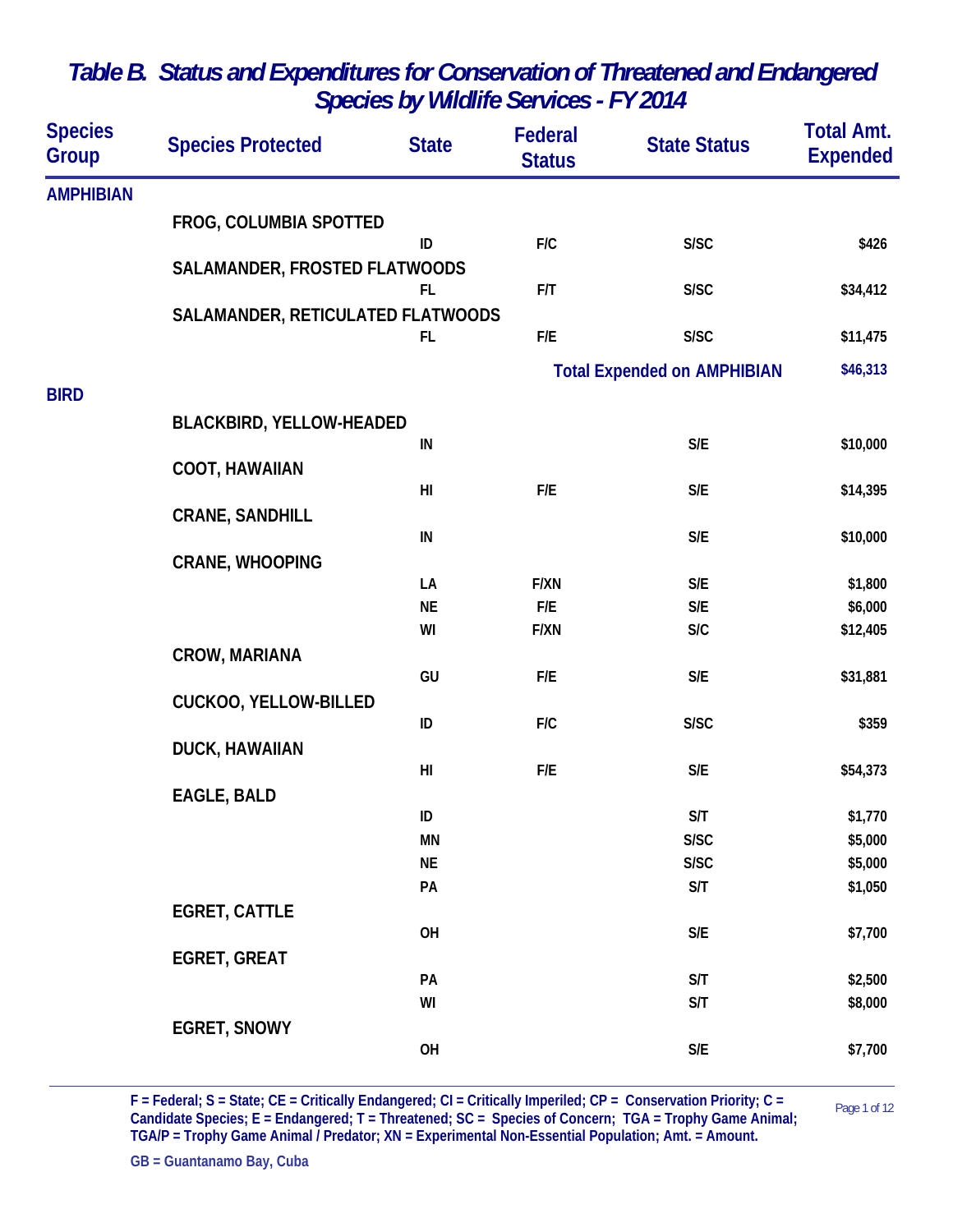| <b>Species</b><br>Group | <b>Species Protected</b>         | <b>State</b>   | Federal<br><b>Status</b> | <b>State Status</b>     | <b>Total Amt.</b><br><b>Expended</b> |
|-------------------------|----------------------------------|----------------|--------------------------|-------------------------|--------------------------------------|
| <b>BIRD</b>             |                                  |                |                          |                         |                                      |
|                         | EIDER, STELLER'S                 |                |                          |                         |                                      |
|                         |                                  | AK             | F/T                      | S/SC                    | \$55,301                             |
|                         | <b>FALCON, PEREGRINE</b>         |                |                          |                         |                                      |
|                         |                                  | IL             |                          | S/T                     | \$400                                |
|                         |                                  | ${\sf IN}$     |                          | $\mathsf{S}/\mathsf{E}$ | \$45,000                             |
|                         |                                  | MO             |                          | S/E                     | \$34,000                             |
|                         | <b>GOOSE, HAWAIIAN</b>           |                |                          |                         |                                      |
|                         |                                  | H <sub>l</sub> | F/E                      | $\mathsf{S}/\mathsf{E}$ | \$45,303                             |
|                         | <b>HARRIER, NORTHERN</b>         |                |                          |                         |                                      |
|                         |                                  | IN             |                          | $\mathsf{S}/\mathsf{E}$ | \$25,000                             |
|                         | HERON, BLACK-CROWNED NIGHT       |                |                          |                         |                                      |
|                         |                                  | OH             |                          | S/T                     | \$7,700                              |
|                         |                                  | PA             |                          | S/T                     | \$2,500                              |
|                         | <b>LARK, STREAKED HORNED</b>     |                |                          |                         |                                      |
|                         |                                  | <b>WA</b>      | F/T                      | $\mathsf{S}/\mathsf{E}$ | \$0                                  |
|                         | <b>MOORHEN, HAWAIIAN COMMON</b>  | H <sub>l</sub> | F/E                      | $\mathsf{S}/\mathsf{E}$ | \$14,395                             |
|                         |                                  |                |                          |                         |                                      |
|                         | MURRELET, MARBLED                | CA             | F/T                      | $\mathsf{S}/\mathsf{E}$ | \$10,000                             |
|                         | <b>OWL, HAWAIIAN SHORT-EARED</b> |                |                          |                         |                                      |
|                         |                                  | H <sub>l</sub> |                          | $\mathsf{S}/\mathsf{E}$ | \$25,029                             |
|                         | <b>OWL, SHORT-EARED</b>          |                |                          |                         |                                      |
|                         |                                  | IL             |                          | S/E                     | \$500                                |
|                         |                                  | IN             |                          | S/E                     | \$5,000                              |
|                         | PELICAN, AMERICAN WHITE          |                |                          |                         |                                      |
|                         |                                  | WI             |                          | S/SC                    | \$10,000                             |
|                         | PELICAN, BROWN                   |                |                          |                         |                                      |
|                         |                                  | TX             |                          | $\mathsf{S}/\mathsf{E}$ | \$1,885                              |
|                         | PLOVER, CUBAN SNOWY              |                |                          |                         |                                      |
|                         |                                  | FL             |                          | S/T                     | \$17,444                             |
|                         | PLOVER, PIPING                   |                |                          |                         |                                      |
|                         |                                  | CT             | F/T                      | S/T                     | \$4,125                              |
|                         |                                  | FL.            | F/T                      | S/T                     | \$17,284                             |
|                         |                                  | ME             | F/T                      | $\mathsf{S}/\mathsf{E}$ | \$20,766                             |
|                         |                                  | MI             | F/E                      | $\mathsf{S}/\mathsf{E}$ | \$30,000                             |
|                         |                                  | МT             | F/T                      | S/T                     | \$1,261                              |
|                         |                                  | $\sf NE$       | F/T                      | S/T                     | \$27,455                             |

 $F = Federal; S = State; CE = Critically Endangered; CI = Critically Imperially Imperially) = Constant; CF = 0.022223$ **Candidate Species; E = Endangered; T = Threatened; SC = Species of Concern; TGA = Trophy Game Animal; TGA/P = Trophy Game Animal / Predator; XN = Experimental Non-Essential Population; Amt. = Amount.**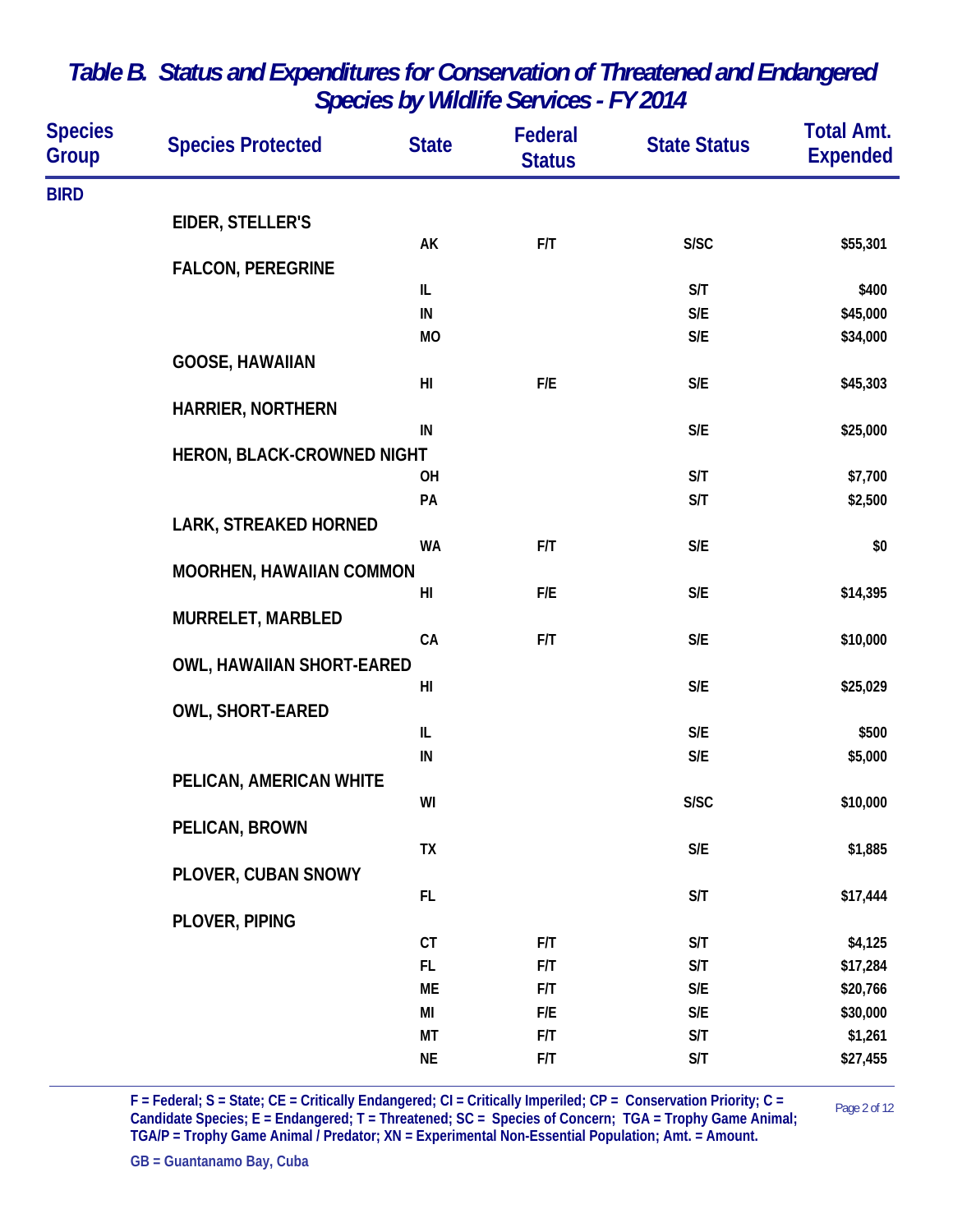| <b>Species</b><br>Group | <b>Species Protected</b>            | <b>State</b>   | Federal<br><b>Status</b> | <b>State Status</b>     | <b>Total Amt.</b><br><b>Expended</b> |
|-------------------------|-------------------------------------|----------------|--------------------------|-------------------------|--------------------------------------|
| <b>BIRD</b>             |                                     |                |                          |                         |                                      |
|                         | PLOVER, PIPING                      |                |                          |                         |                                      |
|                         |                                     | <b>NJ</b>      | F/T                      | S/E                     | \$4,490                              |
|                         |                                     | R <sub>l</sub> | F/T                      | S/T                     | \$12,000                             |
|                         |                                     | VA             | F/T                      | S/T                     | \$38,050                             |
|                         |                                     | WI             | ${\sf F/E}$              | S/E                     | \$767                                |
|                         | PLOVER, SNOWY                       |                |                          |                         |                                      |
|                         |                                     | <b>WA</b>      | F/T                      | S/E                     | \$20,000                             |
|                         | PLOVER, WESTERN SNOWY               |                |                          |                         |                                      |
|                         |                                     | CA             | F/T                      | S/SC                    | \$298,022                            |
|                         |                                     | <b>OR</b>      | F/T                      | S/T                     | \$108,216                            |
|                         | PLOVER, WILSON'S                    |                |                          |                         |                                      |
|                         |                                     | VA             |                          | $\mathsf{S}/\mathsf{E}$ | \$38,050                             |
|                         | PRAIRIE-CHICKEN, ATTWATER'S GREATER |                |                          |                         |                                      |
|                         |                                     | TX             | F/E                      | S/E                     | \$7,500                              |
|                         | <b>PRAIRIE-CHICKEN, LESSER</b>      |                |                          |                         |                                      |
|                         |                                     | <b>NM</b>      | F/T                      | S/E                     | \$4,000                              |
|                         | PUFFIN, ATLANTIC                    |                |                          |                         |                                      |
|                         |                                     | ME             |                          | S/T                     | \$993                                |
|                         | RAIL, CALIFORNIA CLAPPER            |                |                          |                         |                                      |
|                         |                                     | CA             | F/E                      | S/E                     | \$220,919                            |
|                         | RAIL, LIGHT-FOOTED CLAPPER          |                |                          |                         |                                      |
|                         |                                     | CA             | F/E                      | S/E                     | \$33,938                             |
|                         | <b>SAGE-GROUSE, GREATER</b>         | ID             | F/C                      | S/SC                    | \$62,431                             |
|                         |                                     | UT             |                          | S/SC                    | \$75,000                             |
|                         |                                     | <b>WY</b>      | F/C                      | <b>SGCN</b>             | \$149,641                            |
|                         |                                     |                |                          |                         |                                      |
|                         | SAGE-GROUSE, GUNNISON               | UT             | F/T                      | S/SC                    | \$1,000                              |
|                         | <b>SKIMMER, BLACK</b>               |                |                          |                         |                                      |
|                         |                                     | NJ             |                          | S/E                     | \$4,490                              |
|                         | <b>STILT, HAWAIIAN</b>              |                |                          |                         |                                      |
|                         |                                     | H <sub>l</sub> | F/E                      | S/E                     | \$82,504                             |
|                         | <b>SWAN, TRUMPETER</b>              |                |                          |                         |                                      |
|                         |                                     | OH             |                          | S/T                     | \$125,000                            |
|                         | SWIFTLET, MARIANA GRAY              |                |                          |                         |                                      |
|                         |                                     | GU             | F/E                      | S/E                     | \$78,738                             |
|                         | <b>TERN, ARCTIC</b>                 |                |                          |                         |                                      |
|                         |                                     |                |                          |                         |                                      |

 $F =$  Federal;  $S =$  State;  $CE =$  Critically Endangered;  $CI =$  Critically Imperiled;  $CP =$  Conservation Priority;  $C =$  Page 3 of 12 **Candidate Species; E = Endangered; T = Threatened; SC = Species of Concern; TGA = Trophy Game Animal; TGA/P = Trophy Game Animal / Predator; XN = Experimental Non-Essential Population; Amt. = Amount.**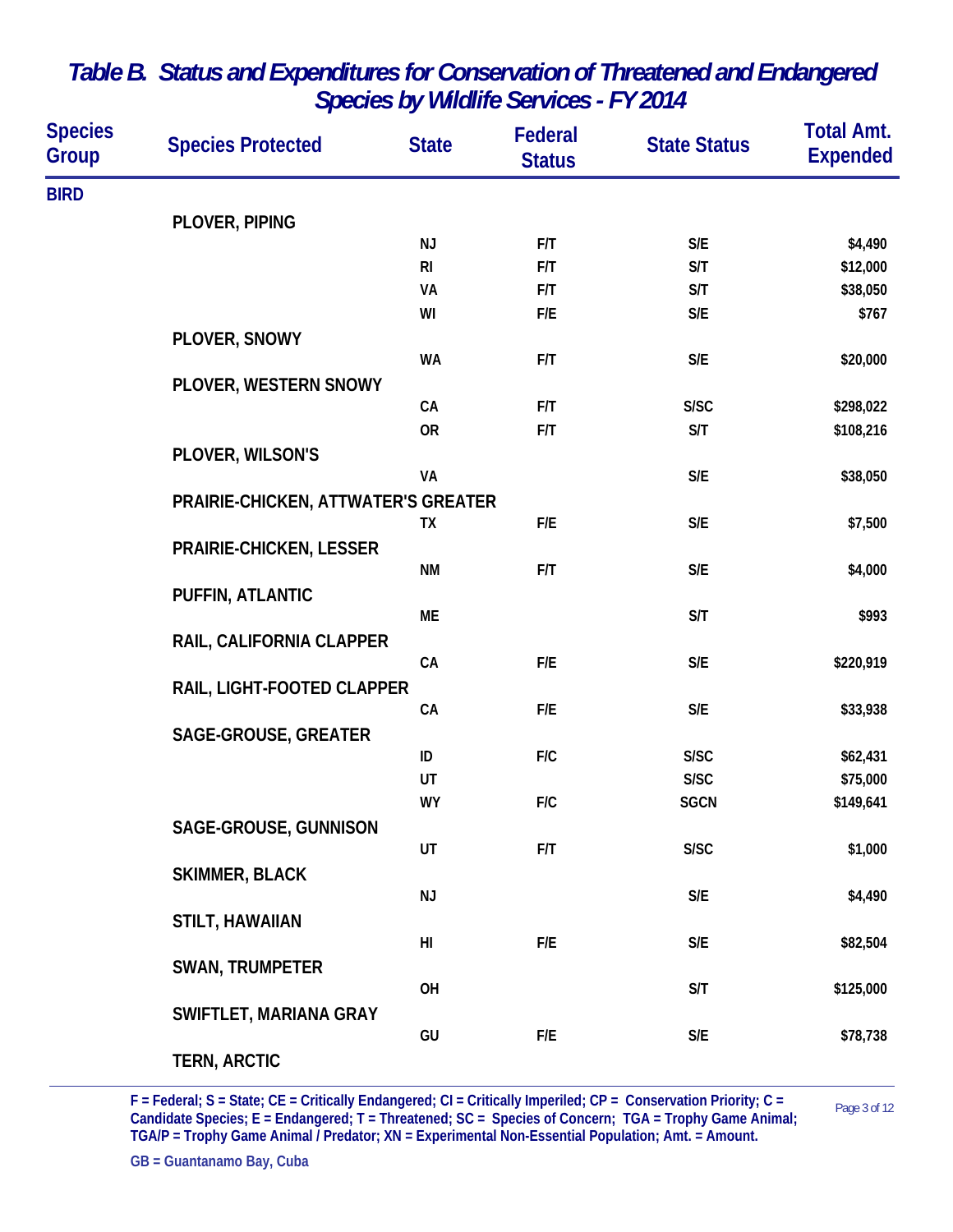| <b>Species</b><br><b>Group</b> | <b>Species Protected</b>   | <b>State</b>   | Federal<br><b>Status</b> | <b>State Status</b>           | <b>Total Amt.</b><br><b>Expended</b> |
|--------------------------------|----------------------------|----------------|--------------------------|-------------------------------|--------------------------------------|
| <b>BIRD</b>                    |                            |                |                          |                               |                                      |
|                                | <b>TERN, ARCTIC</b>        |                |                          |                               |                                      |
|                                |                            | MA             |                          | S/SC                          | \$4,088                              |
|                                |                            | ME             |                          | S/T                           | \$993                                |
|                                | TERN, CALIFORNIA LEAST     |                |                          |                               |                                      |
|                                |                            | CA             | F/E                      | S/E                           | \$384,734                            |
|                                | <b>TERN, COMMON</b>        |                |                          |                               |                                      |
|                                |                            | CT             |                          | S/SC                          | \$0                                  |
|                                |                            | <b>MA</b>      |                          | S/SC                          | \$25,877                             |
|                                |                            | MN             |                          | S/T                           | \$2,500                              |
|                                | TERN, GULL-BILLED          |                |                          |                               |                                      |
|                                |                            | VA             |                          | S/T                           | \$7,271                              |
|                                | <b>TERN, LEAST</b>         |                |                          |                               |                                      |
|                                |                            | CT             |                          | S/T                           | \$4,125                              |
|                                |                            | FL             |                          | S/T                           | \$39,444                             |
|                                |                            | ${\sf IN}$     | F/E                      | $\mathsf{S}/\mathsf{E}$       | \$1,200                              |
|                                |                            | <b>MA</b>      |                          | S/SC                          | \$29,409                             |
|                                |                            | ME             |                          | $\mathsf{S}/\mathsf{E}$       | \$993                                |
|                                |                            | MT             | F/E                      | S/E                           | \$1,048                              |
|                                |                            | <b>NE</b>      | ${\sf F/E}$              | S/E                           | \$27,455                             |
|                                |                            | NJ             |                          | $\mathsf{S}/\mathsf{E}$       | \$4,490                              |
|                                |                            | <b>NY</b>      |                          | S/T                           | \$38                                 |
|                                |                            | R <sub>l</sub> |                          | S/T                           | \$4,000                              |
|                                |                            | VI             |                          | S/SC                          | \$0                                  |
|                                | <b>TERN, ROSEATE</b>       |                |                          |                               |                                      |
|                                |                            | $C$ T          | F/E                      | $\mathsf{S}/\mathsf{E}$       | \$0                                  |
|                                |                            | FL             | F/T                      | S/T                           | \$31,200                             |
|                                |                            | МA             | F/E                      | S/E                           | \$5,925                              |
|                                |                            | ME             | F/E                      | S/E                           | \$20,767                             |
|                                |                            | <b>NY</b>      | F/E                      | S/E                           | \$38                                 |
|                                | WARBLER, GOLDEN-CHEEKED    |                |                          |                               |                                      |
|                                |                            | TX             | F/E                      | S/E                           | \$2,500                              |
|                                | <b>WARBLER, KIRTLAND'S</b> |                |                          |                               |                                      |
|                                |                            | MI             | F/E                      | S/E                           | \$20,000                             |
|                                |                            | WI             | F/E                      | S/E                           | \$6,000                              |
|                                | <b>WREN, MARSH</b>         |                |                          |                               |                                      |
|                                |                            | ${\sf IN}$     |                          | $\mathsf{S}/\mathsf{E}$       | \$1,000                              |
|                                |                            |                |                          | <b>Total Expended on BIRD</b> | \$2,571,126                          |

 $F =$  Federal;  $S =$  State;  $CE =$  Critically Endangered;  $CI =$  Critically Imperiled;  $CP =$  Conservation Priority;  $C =$  Page 4 of 12 **Candidate Species; E = Endangered; T = Threatened; SC = Species of Concern; TGA = Trophy Game Animal; TGA/P = Trophy Game Animal / Predator; XN = Experimental Non-Essential Population; Amt. = Amount.**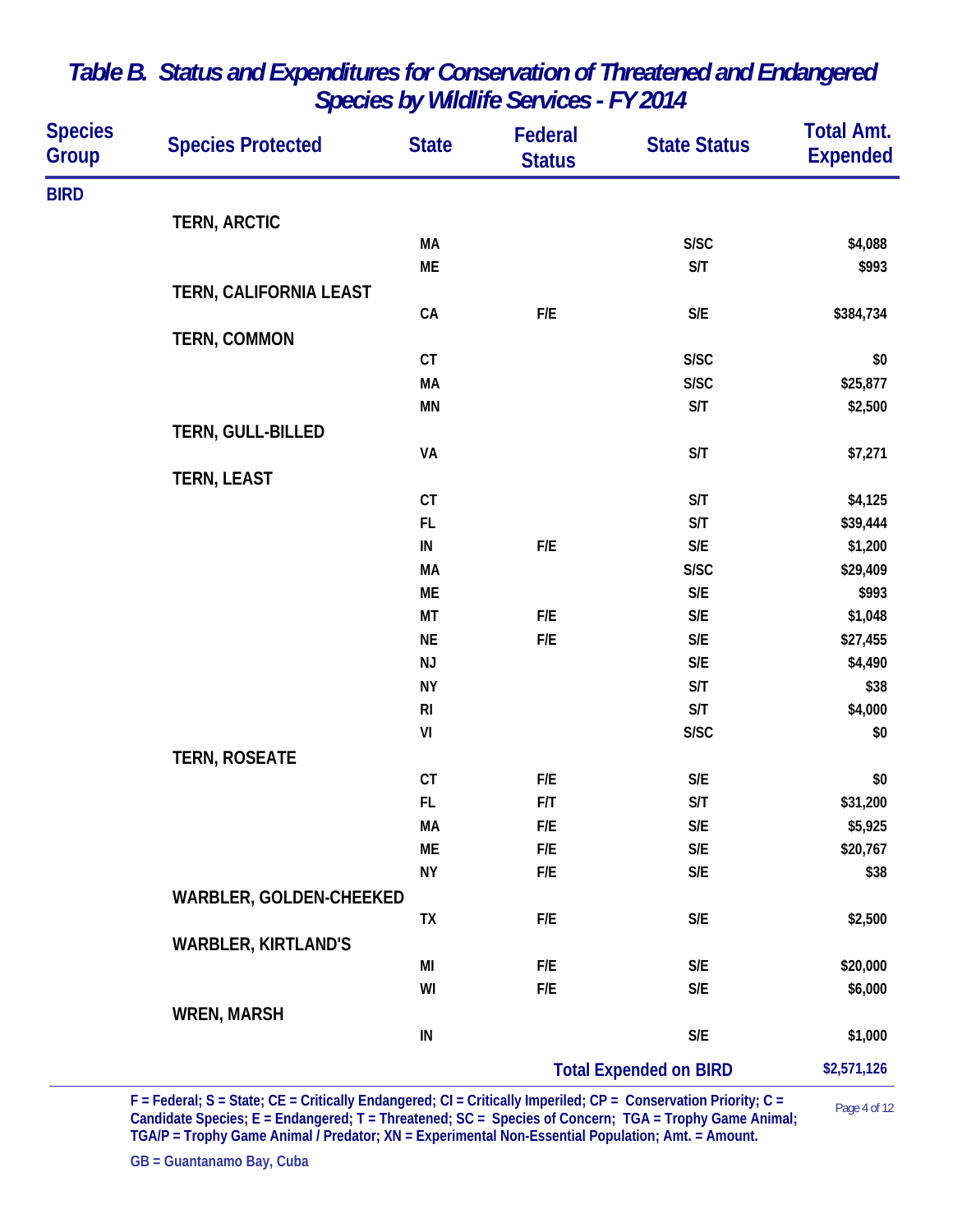| <b>Species</b><br><b>Group</b> | <b>Species Protected</b>        | <b>State</b> | Federal<br><b>Status</b> | <b>State Status</b>           | <b>Total Amt.</b><br><b>Expended</b> |
|--------------------------------|---------------------------------|--------------|--------------------------|-------------------------------|--------------------------------------|
| <b>CLAM</b>                    |                                 |              |                          |                               |                                      |
|                                | PEARLSHELL, LOUISIANA           |              |                          |                               |                                      |
|                                |                                 | LA           | F/T                      | $\mathsf{S}/\mathsf{E}$       | \$7,275                              |
|                                |                                 |              |                          | <b>Total Expended on CLAM</b> | \$7,275                              |
| <b>FISH</b>                    |                                 |              |                          |                               |                                      |
|                                | DARTER, OKALOOSA                |              |                          |                               |                                      |
|                                |                                 | FL           | F/T                      | $\mathsf{S}/\mathsf{E}$       | \$7,682                              |
|                                | SALMON, CHINOOK                 |              |                          |                               |                                      |
|                                |                                 | ID           | F/T                      | S/T                           | \$180                                |
|                                |                                 | <b>OR</b>    | F/E                      |                               | \$3,839                              |
|                                |                                 | <b>WA</b>    | F/E, F/T                 | S/SC                          | \$367,179                            |
|                                | <b>SALMON, CHUM</b>             |              |                          |                               |                                      |
|                                |                                 | <b>OR</b>    | F/T                      |                               | \$7,678                              |
|                                | SALMON, COHO                    | <b>OR</b>    | F/T                      |                               | \$11,517                             |
|                                |                                 | <b>WA</b>    | F/T                      | S/SC                          | \$367,179                            |
|                                | <b>SALMON, SOCKEYE</b>          |              |                          |                               |                                      |
|                                |                                 | ID           | F/E                      | $\mathsf{S}/\mathsf{E}$       | \$180                                |
|                                |                                 | <b>OR</b>    | $F/T$ , $F/E$            |                               | \$3,839                              |
|                                |                                 | <b>WA</b>    | F/T                      | S/SC                          | \$367,179                            |
|                                | <b>STEELHEAD</b>                |              |                          |                               |                                      |
|                                |                                 | ID           | F/T                      | S/T                           | \$114                                |
|                                |                                 | <b>OR</b>    | F/E                      |                               | \$3,839                              |
|                                |                                 | <b>WA</b>    | F/T                      | S/SC                          | \$367,179                            |
|                                | STURGEON, WHITE                 | ID           | F/E                      | $\mathsf{S}/\mathsf{E}$       |                                      |
|                                |                                 |              |                          |                               | \$74                                 |
|                                | <b>TROUT, APACHE</b>            | AZ           | F/T                      | S/T                           | \$2,600                              |
|                                | <b>TROUT, BULL</b>              |              |                          |                               |                                      |
|                                |                                 | ID           | F/T                      | S/T                           | \$1,075                              |
|                                | TROUT, GREENBACK CUTTHROAT      |              |                          |                               |                                      |
|                                |                                 | CO           | F/T                      | S/T                           | \$14,983                             |
|                                |                                 |              |                          | <b>Total Expended on FISH</b> | \$1,553,189                          |
| <b>INSECT</b>                  |                                 |              |                          |                               |                                      |
|                                | <b>BEETLE, AMERICAN BURYING</b> |              |                          |                               |                                      |
|                                |                                 | <b>NE</b>    | F/E                      | S/E                           | \$6,000                              |
|                                | HINE'S EMERALD DRAGONFLY        |              |                          |                               |                                      |

Page 5 of 12 **F = Federal; S = State; CE = Critically Endangered; CI = Critically Imperiled; CP = Conservation Priority; C = Candidate Species; E = Endangered; T = Threatened; SC = Species of Concern; TGA = Trophy Game Animal; TGA/P = Trophy Game Animal / Predator; XN = Experimental Non-Essential Population; Amt. = Amount.**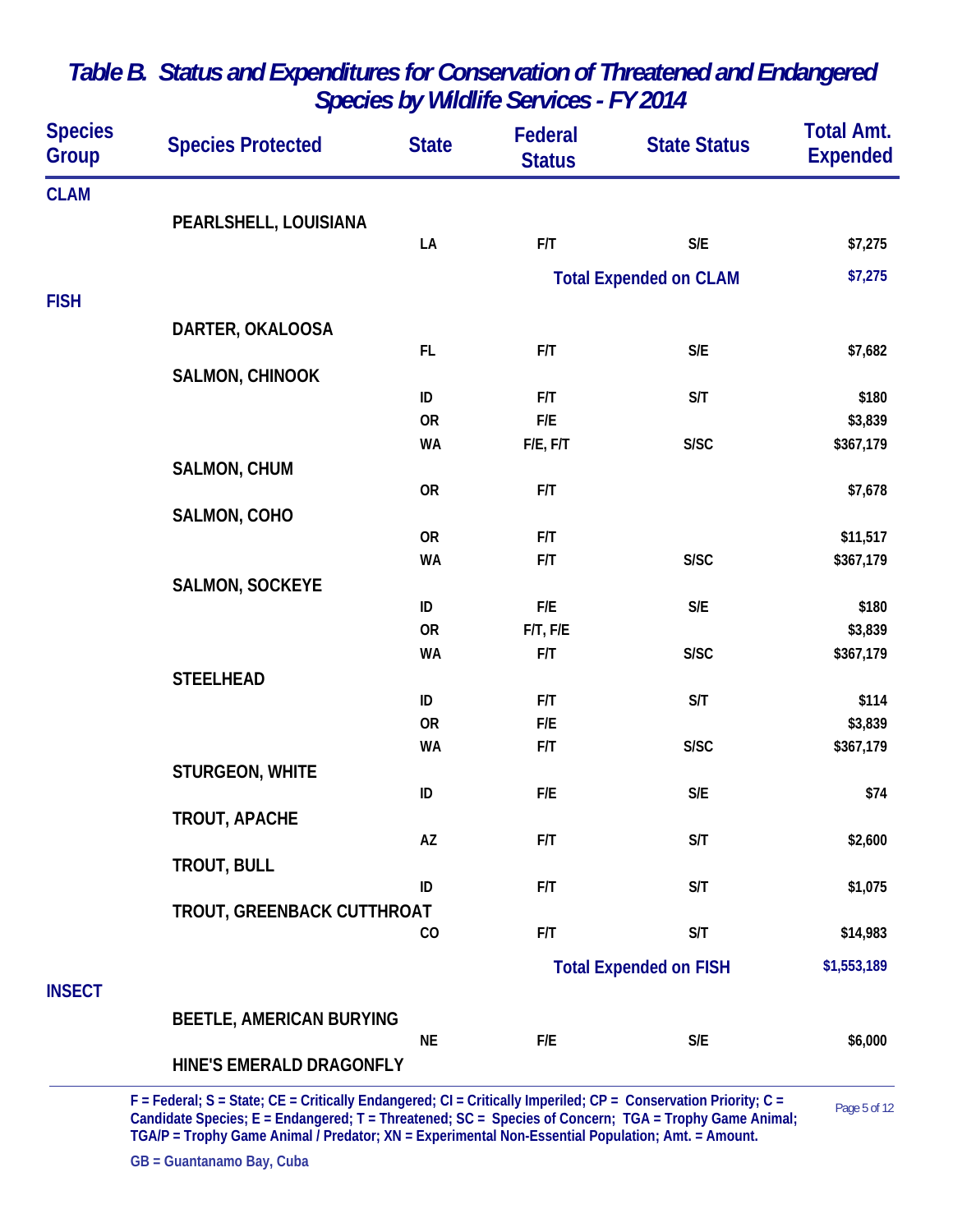| <b>Species</b><br><b>Group</b> | <b>Species Protected</b>     | <b>State</b> | Federal<br><b>Status</b> | <b>State Status</b>             | <b>Total Amt.</b><br><b>Expended</b> |
|--------------------------------|------------------------------|--------------|--------------------------|---------------------------------|--------------------------------------|
| <b>INSECT</b>                  |                              |              |                          |                                 |                                      |
|                                | HINE'S EMERALD DRAGONFLY     |              |                          |                                 |                                      |
|                                |                              | <b>MO</b>    | F/E                      | S/E                             | \$5,000                              |
|                                |                              |              |                          | <b>Total Expended on INSECT</b> | \$11,000                             |
| <b>MAMMAL</b>                  |                              |              |                          |                                 |                                      |
|                                | <b>BAT, INDIANA</b>          |              |                          |                                 |                                      |
|                                |                              | ${\sf IN}$   | F/E                      | S/E                             | \$1,000                              |
|                                | <b>BAT, MARIANA FRUIT</b>    |              |                          |                                 |                                      |
|                                |                              | GU           | F/T                      | S/E                             | \$31,881                             |
|                                | <b>BEAR, GRIZZLY</b>         |              |                          |                                 |                                      |
|                                |                              | ID           | F/T                      | S/T                             | \$18,376                             |
|                                |                              | <b>MT</b>    | F/T                      | S/SC                            | \$30,152                             |
|                                | <b>BEAR, LOUISIANA BLACK</b> |              |                          |                                 |                                      |
|                                |                              | LA           | F/T                      | S/T                             | \$66,888                             |
|                                | CARIBOU, WOODLAND            |              |                          |                                 |                                      |
|                                |                              | ID           | F/E                      | S/E                             | \$1,380                              |
|                                | DEER, COLUMBIAN WHITE-TAILED |              |                          |                                 |                                      |
|                                |                              | <b>OR</b>    | F/E                      |                                 | \$10,484                             |
|                                |                              | <b>WA</b>    | F/E                      | S/E                             | \$30,000                             |
|                                | FERRET, BLACK-FOOTED         | AZ           | F/E, F/XN                | S/E                             | \$48,000                             |
|                                |                              | CO           | F/E, F/XN                | $\mathsf{S}/\mathsf{E}$         | \$53,000                             |
|                                |                              | MT           | F/E, F/XN                | S/E                             | \$67,438                             |
|                                |                              | <b>TX</b>    | F/E                      | S/E                             | \$66,029                             |
|                                |                              | UT           | F/E F/XN                 | S/E                             | \$9,000                              |
|                                | FOX, KIT                     |              |                          |                                 |                                      |
|                                |                              | <b>OR</b>    |                          | S/T                             | \$387                                |
|                                | FOX, SWIFT                   |              |                          |                                 |                                      |
|                                |                              | <b>NE</b>    |                          | $\mathsf{S}/\mathsf{E}$         | \$10,000                             |
|                                | <b>JAGUAR</b>                |              |                          |                                 |                                      |
|                                |                              | AZ           | ${\sf F/E}$              | $\mathsf{S}/\mathsf{E}$         | \$750                                |
|                                | LYNX, CANADA                 |              |                          |                                 |                                      |
|                                |                              | ID           | F/T                      | S/T                             | \$3,985                              |
|                                |                              | <b>MN</b>    | F/T                      |                                 | \$2,500                              |
|                                |                              | <b>MT</b>    | F/T                      | S/SC                            | \$4,239                              |
|                                |                              | <b>OR</b>    | F/T                      |                                 | \$139                                |
|                                | MOUSE, CHOCTAWHATCHEE BEACH  |              |                          |                                 |                                      |

 $F = Federal; S = State; CE = Critically Endanged; CI = Critically Imperially Imperially) = Constant; CF = 0.022$ **Candidate Species; E = Endangered; T = Threatened; SC = Species of Concern; TGA = Trophy Game Animal; TGA/P = Trophy Game Animal / Predator; XN = Experimental Non-Essential Population; Amt. = Amount.**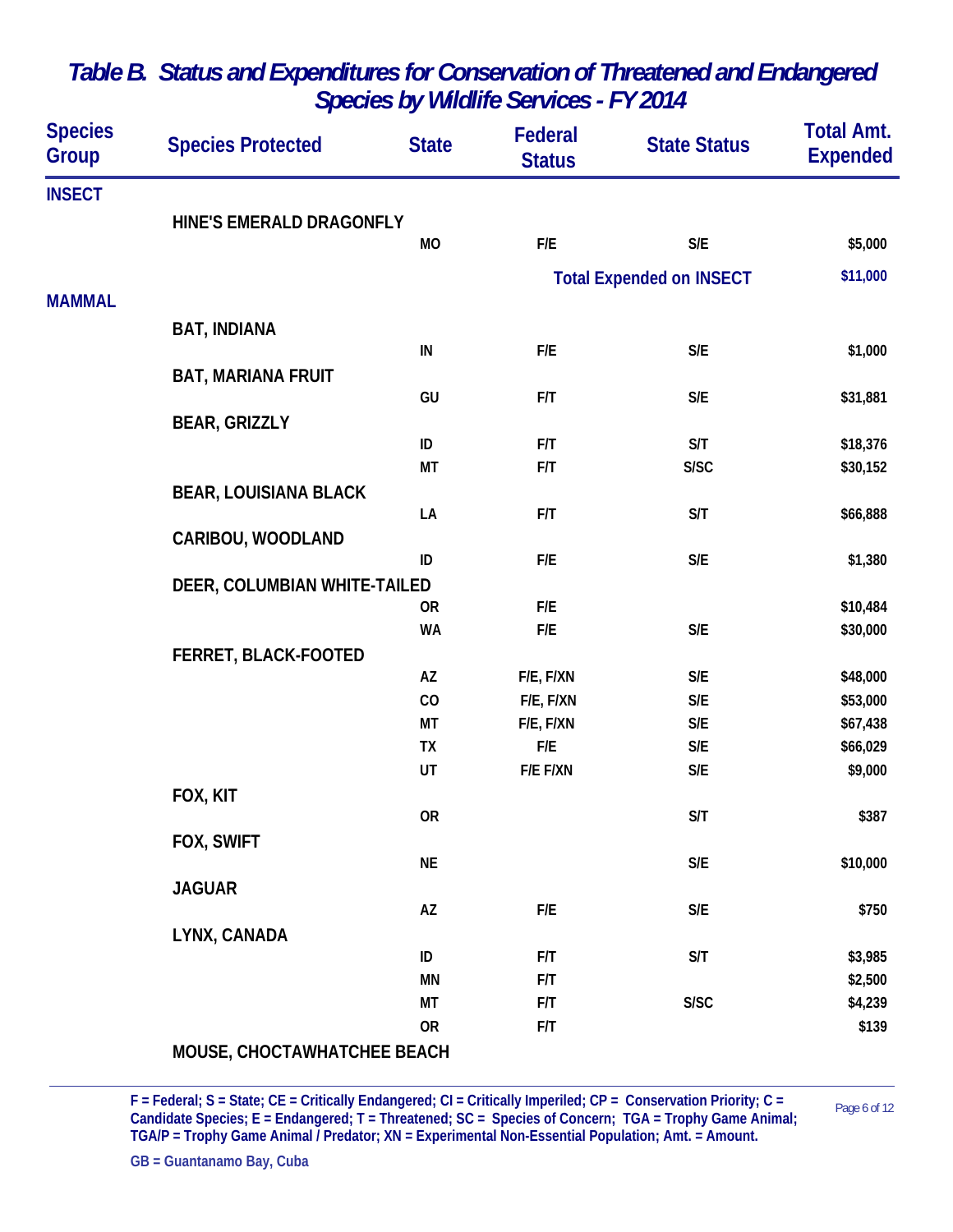| <b>Species</b><br>Group | <b>Species Protected</b>         | <b>State</b>   | Federal<br><b>Status</b> | <b>State Status</b>                | <b>Total Amt.</b><br><b>Expended</b> |
|-------------------------|----------------------------------|----------------|--------------------------|------------------------------------|--------------------------------------|
| <b>MAMMAL</b>           |                                  |                |                          |                                    |                                      |
|                         | MOUSE, CHOCTAWHATCHEE BEACH      |                |                          |                                    |                                      |
|                         |                                  | FL.            | F/E                      | $\mathsf{S}/\mathsf{E}$            | \$39,939                             |
|                         | MOUSE, PERDIDO KEY BEACH         |                |                          |                                    |                                      |
|                         |                                  | FL.            | F/E                      | $\mathsf{S}/\mathsf{E}$            | \$39,939                             |
|                         | <b>MOUSE, SALT MARSH HARVEST</b> | CA             | F/E                      | $\mathsf{S}/\mathsf{E}$            | \$131,670                            |
|                         | MOUSE, SOUTHEASTERN BEACH        |                |                          |                                    |                                      |
|                         |                                  | FL.            | F/T                      | S/T                                | \$39,939                             |
|                         | <b>MOUSE, ST ANDREW BEACH</b>    |                |                          |                                    |                                      |
|                         |                                  | FL.            | F/E                      | $\mathsf{S}/\mathsf{E}$            | \$29,939                             |
|                         | <b>OCELOT</b>                    |                |                          |                                    |                                      |
|                         |                                  | AZ             | F/E                      | S/E                                | \$200                                |
|                         |                                  | <b>TX</b>      | F/E                      | $\mathsf{S}/\mathsf{E}$            | \$8,300                              |
|                         | PRAIRIE DOG, UTAH                | UT             | F/T                      | S/T                                | \$2,000                              |
|                         | <b>RABBIT, LOWER KEYS MARSH</b>  |                |                          |                                    |                                      |
|                         |                                  | FL.            | F/E                      | $\mathsf{S}/\mathsf{E}$            | \$8,630                              |
|                         | <b>RIVER OTTER</b>               |                |                          |                                    |                                      |
|                         |                                  | <b>NE</b>      |                          | S/T                                | \$7,000                              |
|                         | <b>SEAL, HAWAIIAN MONK</b>       |                |                          |                                    |                                      |
|                         |                                  | H <sub>l</sub> | F/E                      | $\mathsf{S}/\mathsf{E}$            | \$5,928                              |
|                         | SQUIRREL, NORTHERN IDAHO GROUND  |                |                          |                                    |                                      |
|                         |                                  | ID             | F/T                      | S/T                                | \$3,389                              |
|                         | SQUIRREL, SOUTHERN IDAHO GROUND  | ID             | F/C                      | S/SC                               | \$838                                |
|                         | <b>WOLF, GRAY</b>                |                |                          |                                    |                                      |
|                         |                                  | 0R             | F/E                      | S/E                                | \$2,071                              |
|                         |                                  | <b>WY</b>      |                          | <b>Trophy Game Animal/Predator</b> | \$48,190                             |
|                         | <b>WOLF, MEXICAN GRAY</b>        |                |                          |                                    |                                      |
|                         |                                  | AZ             | F/E, F/XN                | $\mathsf{S}/\mathsf{E}$            | \$56,000                             |
|                         |                                  | <b>NM</b>      | F/E, F/XN                | $\mathsf{S}/\mathsf{E}$            | \$60,000                             |
|                         | <b>WOLVERINE, NORTH AMERICAN</b> |                |                          |                                    |                                      |
|                         |                                  | ID             |                          | S/SC                               | \$13,665                             |
|                         |                                  | МT             |                          | S/SC                               | \$3,570                              |
|                         |                                  | <b>OR</b>      |                          | S/T                                | \$387                                |
|                         |                                  |                |                          | <b>Total Expended on MAMMAL</b>    | \$997,537                            |

 $F = Federal; S = State; CE = Critically Endangered; Cl = Critically Imperially Imperially) = Constant; CO = 1.24$ **Candidate Species; E = Endangered; T = Threatened; SC = Species of Concern; TGA = Trophy Game Animal; TGA/P = Trophy Game Animal / Predator; XN = Experimental Non-Essential Population; Amt. = Amount.**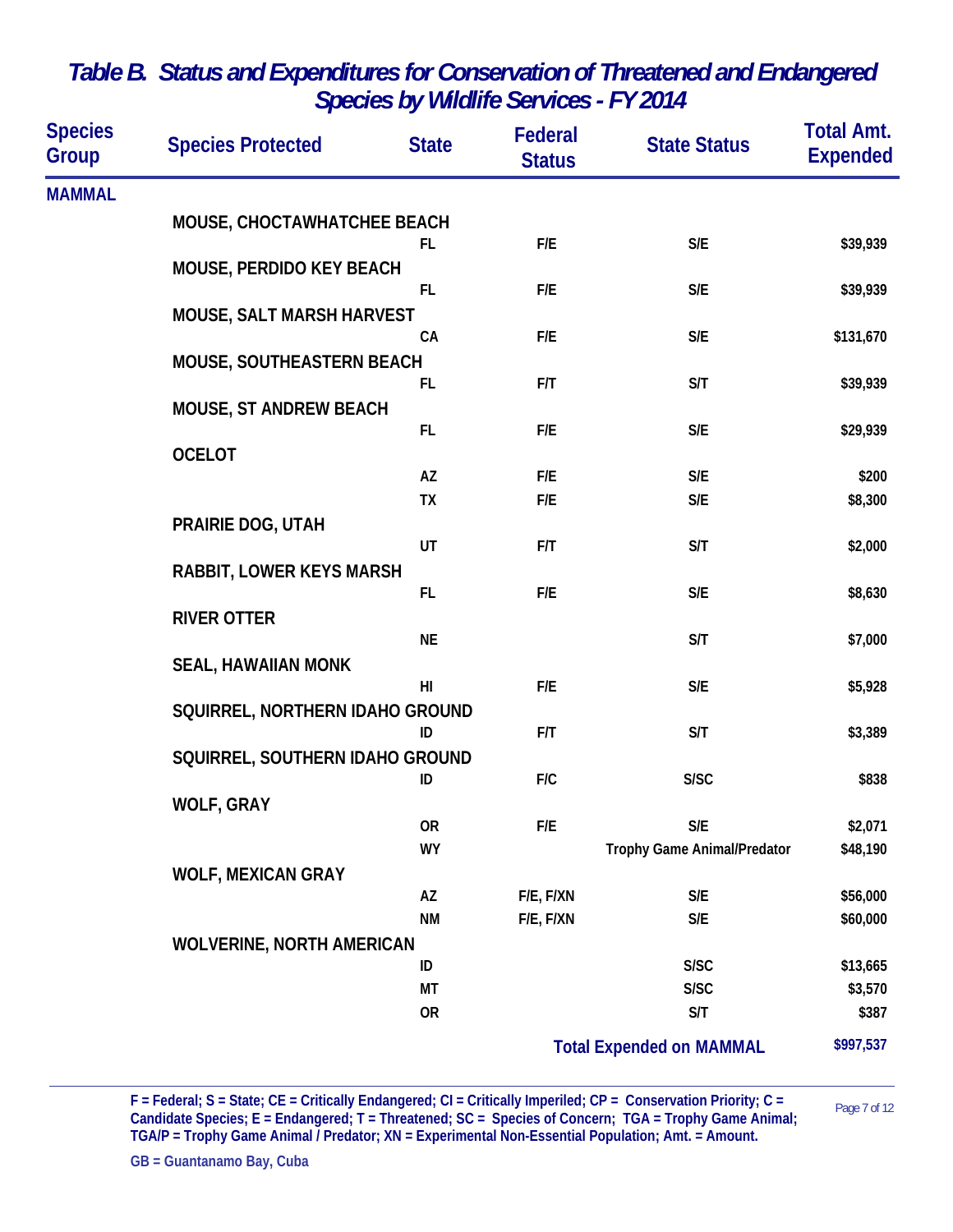| <b>Species</b><br>Group | <b>Species Protected</b>           | <b>State</b>                      | Federal<br><b>Status</b> | <b>State Status</b>     | <b>Total Amt.</b><br><b>Expended</b> |
|-------------------------|------------------------------------|-----------------------------------|--------------------------|-------------------------|--------------------------------------|
| <b>PLANT</b>            |                                    |                                   |                          |                         |                                      |
|                         | ANISE, FLORIDA                     |                                   |                          |                         |                                      |
|                         | <b>BEARGRASS, BRITTON'S</b>        | FL.                               |                          | S/T                     | \$11,475                             |
|                         |                                    | FL.                               | F/E                      | S/E                     | \$11,475                             |
|                         | <b>BEAUTY, HARPER'S</b>            | FL.                               | F/E                      | S/E                     | \$11,475                             |
|                         | <b>BONAMIA, FLORIDA</b>            |                                   |                          |                         |                                      |
|                         | <b>CATCHFLY, SPALDING'S</b>        | FL.                               | F/T                      | S/E                     | \$11,475                             |
|                         |                                    | ID                                | F/T                      |                         | \$74                                 |
|                         | <b>CLADONIA, FLORIDA PERFORATE</b> | FL.                               | F/E                      | S/E                     | \$11,475                             |
|                         | <b>CRANBERRY, LARGE</b>            |                                   |                          |                         |                                      |
|                         |                                    | IL                                |                          | $\mathsf{S}/\mathsf{E}$ | \$300                                |
|                         | <b>CRANBERRY, SMALL</b>            | $\ensuremath{\mathsf{IL}}\xspace$ |                          | $\mathsf{S}/\mathsf{E}$ | \$5,300                              |
|                         | FERN, SWEET                        |                                   |                          |                         |                                      |
|                         | FOUR-O-CLOCK, MACFARLENE'S         | IL                                |                          | $\mathsf{S}/\mathsf{E}$ | \$5,000                              |
|                         |                                    | ID                                | F/T                      |                         | \$114                                |
|                         | <b>GENTIAN, YELLOWISH</b>          | OH                                |                          | S/T                     | \$1,761                              |
|                         | <b>HOWELLIA, WATER</b>             |                                   |                          |                         |                                      |
|                         | <b>IRIS, LAMANCE</b>               | ID                                | F/T                      |                         | \$74                                 |
|                         |                                    | TN                                |                          | S/E                     | \$3,000                              |
|                         | JOINT-VETCH, SENSITIVE             | <b>NJ</b>                         | F/T                      | S/E                     | \$1,429                              |
|                         | <b>LADY'S SLIPPER, SMALL WHITE</b> |                                   |                          |                         |                                      |
|                         |                                    | OH                                |                          | S/E                     | \$1,761                              |
|                         | LARKSPUR, TALL                     | OH                                |                          | S/PT                    | \$1,761                              |
|                         | <b>LEAD-PLANT, CRENULATE</b>       |                                   |                          |                         |                                      |
|                         | LILY, CATESBY'S                    | FL.                               | F/E                      | S/E                     | \$11,475                             |
|                         |                                    | FL.                               |                          | S/T                     | \$11,475                             |
|                         | MILKVETCH, GOOSE CREEK             |                                   |                          |                         |                                      |

 $F = Federal; S = State; CE = Critically Endangered; Cl = Critically Imperially Imperially) = Constant; CO = 1.5$ **Candidate Species; E = Endangered; T = Threatened; SC = Species of Concern; TGA = Trophy Game Animal; TGA/P = Trophy Game Animal / Predator; XN = Experimental Non-Essential Population; Amt. = Amount.**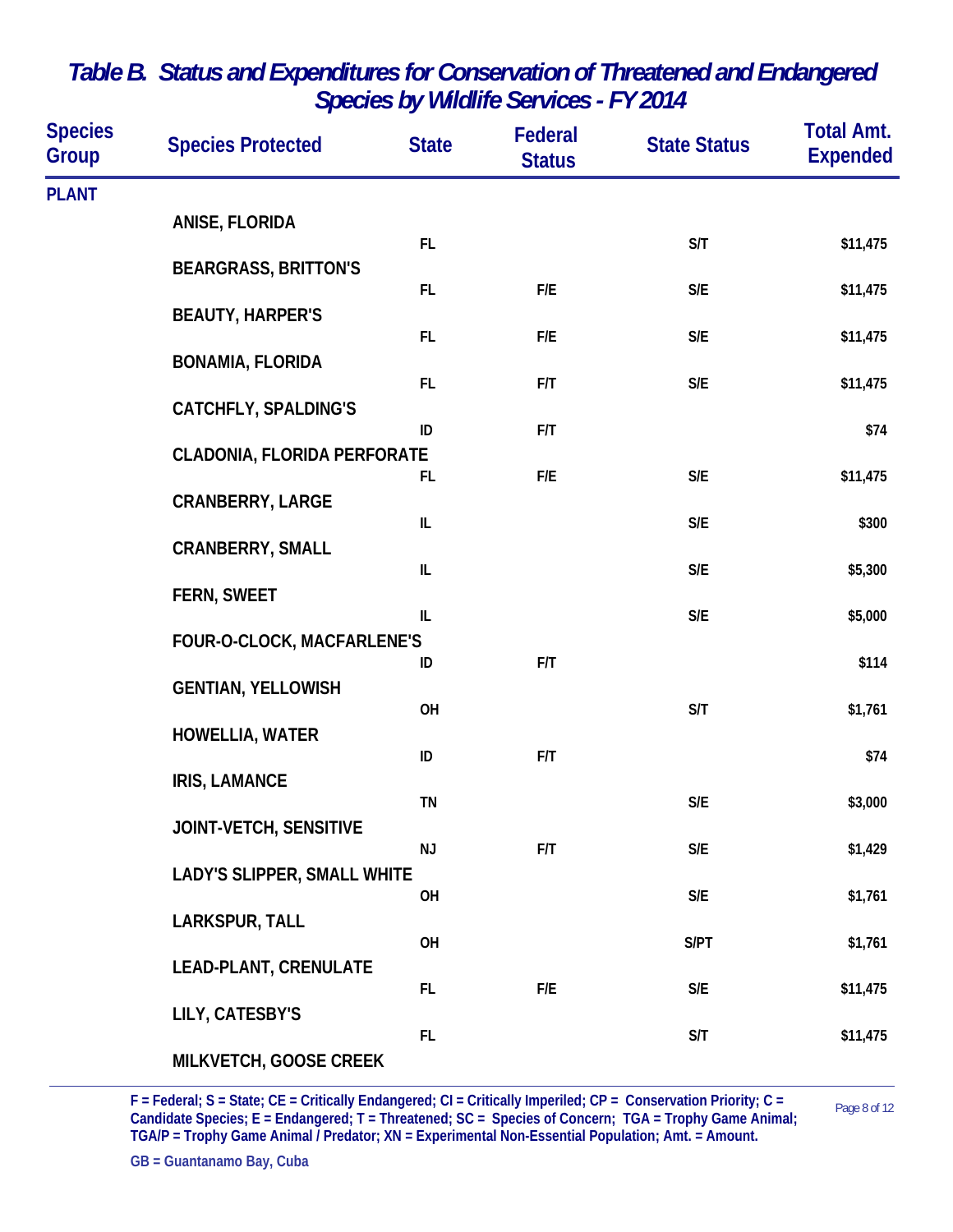| <b>Species</b><br>Group | <b>Species Protected</b>      | <b>State</b>                      | Federal<br><b>Status</b> | <b>State Status</b>     | <b>Total Amt.</b><br><b>Expended</b> |
|-------------------------|-------------------------------|-----------------------------------|--------------------------|-------------------------|--------------------------------------|
| <b>PLANT</b>            |                               |                                   |                          |                         |                                      |
|                         | MILKVETCH, GOOSE CREEK        | ID                                | F/C                      | S/SC                    | \$74                                 |
|                         | <b>MILKVETCH, PACKARD'S</b>   |                                   |                          |                         |                                      |
|                         | MILKWEED, MEAD'S              | ID                                | F/C                      | S/SC                    | \$74                                 |
|                         | <b>MINT, SCRUB</b>            | MO                                | F/T                      |                         | \$5,000                              |
|                         |                               | FL.                               | F/E                      | S/E                     | \$11,475                             |
|                         | <b>ORCHID, GRASS PINK</b>     | IL                                |                          | S/E                     | \$5,000                              |
|                         | <b>ORCHID, ORANGE FRINGED</b> | $\ensuremath{\mathsf{IL}}\xspace$ |                          | S/E                     | \$5,000                              |
|                         | <b>ORCHID, PURPLE FRINGED</b> |                                   |                          |                         |                                      |
| PAINTBRUSH, CHRIST'S    | <b>ORCHID, SNAKEMOUTH</b>     | IL                                |                          | S/E                     | \$5,000                              |
|                         |                               | IL                                |                          | $\mathsf{S}/\mathsf{E}$ | \$5,000                              |
|                         |                               | ID                                | F/C                      | S/SC                    | \$114                                |
|                         | PEPPERGRASS, SLICKSPOT        | ID                                | F/T                      |                         | \$228                                |
|                         | PINE, WHITEBARK               | ID                                | F/C                      | S/SC                    | \$195                                |
|                         | PINKROOT, GENTIAN             |                                   |                          |                         |                                      |
|                         | PITCHER PLANT, PARROT         | FL                                | F/E                      | S/E                     | \$11,475                             |
|                         | PITCHER PLANT, SWEET          | FL.                               |                          | S/T                     | \$11,475                             |
|                         |                               | <b>FL</b>                         |                          | S/T                     | \$14,334                             |
|                         | PLUM, SCRUB                   | FL.                               | F/E                      | $\mathsf{S}/\mathsf{E}$ | \$11,475                             |
|                         | POGONIA, SMALL WHORLED        | VA                                | F/T                      | $\mathsf{S}/\mathsf{E}$ | \$10,699                             |
|                         | PONDWEED, FERN                |                                   |                          |                         |                                      |
|                         | PONDWEED, WHITE STEMMED       | IL                                |                          | $\mathsf{S}/\mathsf{E}$ | \$300                                |
|                         |                               | IL                                |                          | $\mathsf{S}/\mathsf{E}$ | \$300                                |
|                         | RHODODENDRON, CHAPMAN         |                                   |                          |                         |                                      |

Page 9 of 12 **F = Federal; S = State; CE = Critically Endangered; CI = Critically Imperiled; CP = Conservation Priority; C = Candidate Species; E = Endangered; T = Threatened; SC = Species of Concern; TGA = Trophy Game Animal; TGA/P = Trophy Game Animal / Predator; XN = Experimental Non-Essential Population; Amt. = Amount.** 

L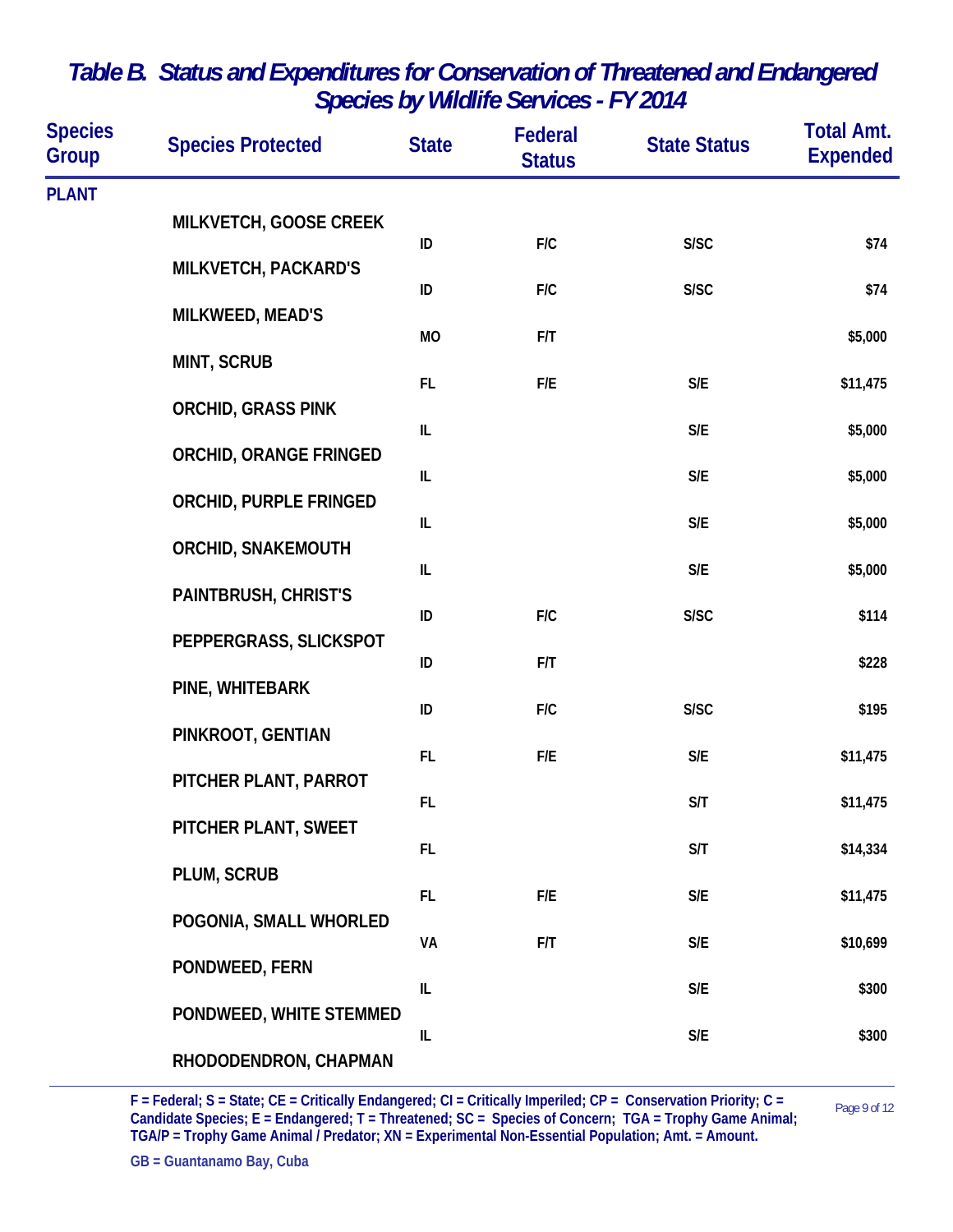| <b>Species</b><br><b>Group</b> | <b>Species Protected</b>       | <b>State</b> | <b>Federal</b><br><b>Status</b> | <b>State Status</b>     | <b>Total Amt.</b><br><b>Expended</b> |
|--------------------------------|--------------------------------|--------------|---------------------------------|-------------------------|--------------------------------------|
| <b>PLANT</b>                   |                                |              |                                 |                         |                                      |
|                                | RHODODENDRON, CHAPMAN          | FL.          | F/E                             | S/E                     | \$11,475                             |
|                                | ROOT, INDIAN CUCUMBER          |              |                                 |                         |                                      |
|                                |                                | $\sf IL$     |                                 | $\mathsf{S}/\mathsf{E}$ | \$5,000                              |
|                                | ROSEMARY, APALACHICOLA         | FL           | F/E                             | S/E                     | \$11,475                             |
|                                | <b>SANDLACE</b>                | FL           | F/E                             | S/E                     | \$14,334                             |
|                                | <b>SEAL, DOWNY SOLOMON'S</b>   |              |                                 |                         |                                      |
|                                | SEDGE, LAKE BANK               | IL           |                                 | S/E                     | \$5,000                              |
|                                |                                | <b>TN</b>    |                                 | S/T                     | \$3,000                              |
| <b>SNAKEROOT</b>               | SEDGE, LARGE-FRUITED STAR      | IL           |                                 | S/E                     | \$300                                |
|                                |                                |              |                                 |                         |                                      |
|                                | <b>SPEEDWELL, MARSH</b>        | FL           | F/E                             | S/E                     | \$11,475                             |
|                                |                                | IL           |                                 | S/T                     | \$5,000                              |
|                                | SUNDEW, ROUND-LEAVED           | $\sf IL$     |                                 | S/E                     | \$300                                |
|                                | <b>SUNDEW, WATER</b>           |              |                                 |                         |                                      |
|                                | <b>SWAMP PINK</b>              | FL.          |                                 | S/T                     | \$11,475                             |
|                                |                                | VA           | F/T                             | $\mathsf{S}/\mathsf{E}$ | \$10,699                             |
|                                | TORREYA, FLORIDA               | FL           | F/E                             | S/E                     | \$11,475                             |
|                                | <b>TRESSES, UTE LADIES'</b>    |              |                                 |                         |                                      |
|                                | VIOLET, BIRD-FOOT              | ID           | F/T                             |                         | \$114                                |
|                                |                                | OH           |                                 | S/T                     | \$1,761                              |
|                                | <b>VIOLET, THREE-PARTED</b>    | OH           |                                 | S/PEX                   | \$1,761                              |
|                                | <b>WIREWEED</b>                |              |                                 |                         |                                      |
|                                | <b>WORT, KALM'S ST. JOHN'S</b> | FL.          | F/E                             | $\mathsf{S}/\mathsf{E}$ | \$11,475                             |
|                                |                                | IL           |                                 | $\mathsf{S}/\mathsf{E}$ | \$5,000                              |
|                                | YELLOW-EYED GRASS, HARPER'S    |              |                                 |                         |                                      |

 $F = Federal; S = State; CE = Critically Endangered; C = Critically Imperially Imperially) = Constant; C = 0.002$ **Candidate Species; E = Endangered; T = Threatened; SC = Species of Concern; TGA = Trophy Game Animal; TGA/P = Trophy Game Animal / Predator; XN = Experimental Non-Essential Population; Amt. = Amount.**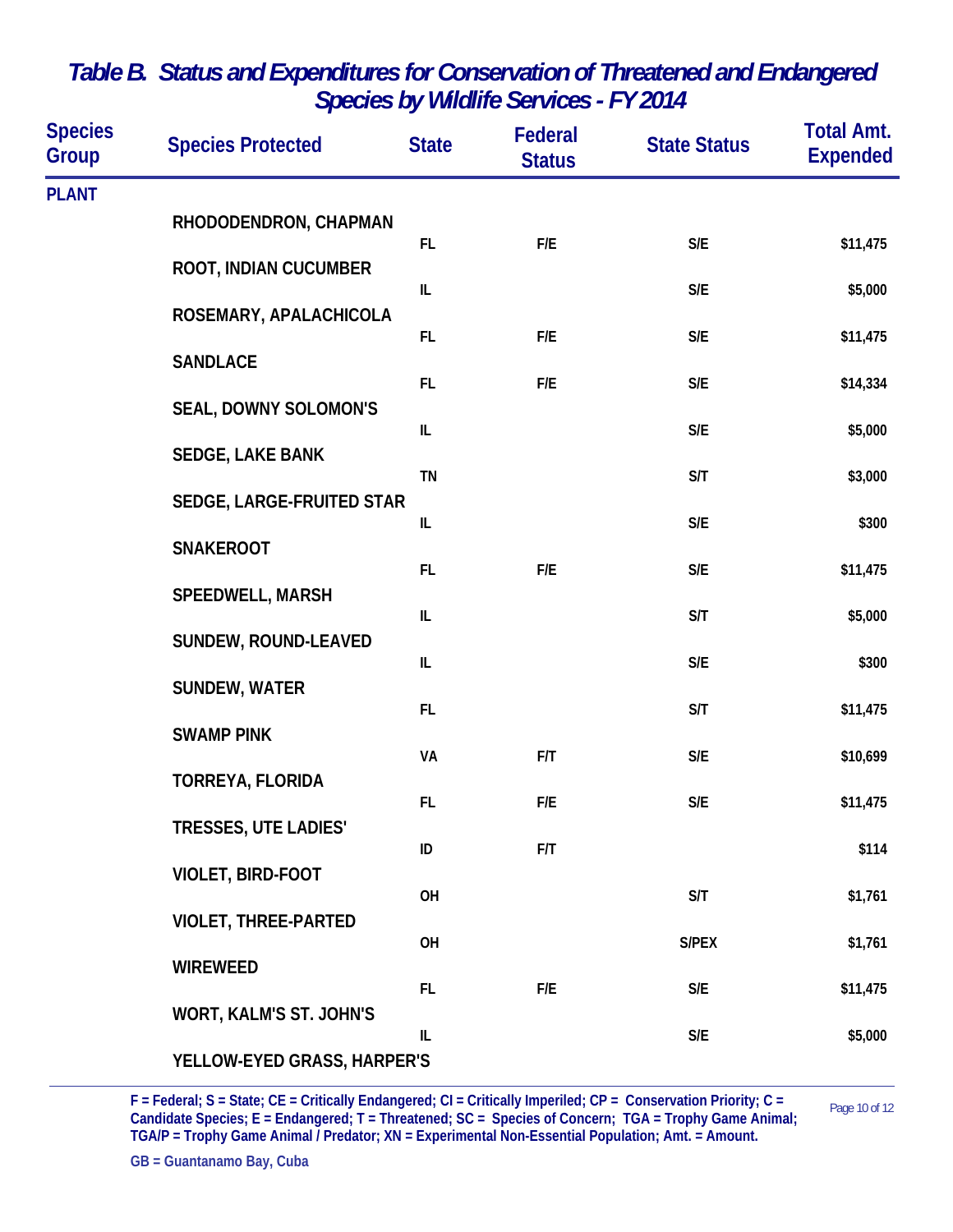| <b>Species</b><br>Group | <b>Species Protected</b>         | <b>State</b>   | Federal<br><b>Status</b> | <b>State Status</b>            | <b>Total Amt.</b><br><b>Expended</b> |
|-------------------------|----------------------------------|----------------|--------------------------|--------------------------------|--------------------------------------|
| <b>PLANT</b>            |                                  |                |                          |                                |                                      |
|                         | YELLOW-EYED GRASS, HARPER'S      |                |                          |                                |                                      |
|                         |                                  | FL             |                          | S/T                            | \$11,475                             |
|                         | YELLOW-EYED GRASS, KARST POND    | FL.            |                          | $\mathsf{S}/\mathsf{E}$        |                                      |
|                         |                                  |                |                          |                                | \$11,475                             |
|                         |                                  |                |                          | <b>Total Expended on PLANT</b> | \$342,186                            |
| <b>REPTILE</b>          |                                  |                |                          |                                |                                      |
|                         | LIZARD, DUNES SAGEBRUSH          |                |                          |                                |                                      |
|                         |                                  | <b>NM</b>      | F/C                      | $\mathsf{S}/\mathsf{E}$        | \$4,000                              |
|                         | LIZARD, ST. CROIX GROUND         | VI             | F/E                      | <b>S/CE</b>                    | \$4,500                              |
|                         | <b>SEA TURTLE, GREEN</b>         |                |                          |                                |                                      |
|                         |                                  | FL.            | F/E                      | $\mathsf{S}/\mathsf{E}$        | \$53,268                             |
|                         |                                  | GU             | F/E                      | $\mathsf{S}/\mathsf{E}$        | \$190,922                            |
|                         |                                  | H <sub>l</sub> | F/T                      | S/T                            | \$4,028                              |
|                         |                                  | <b>NC</b>      | F/T                      | S/T                            | \$5,000                              |
|                         |                                  | VI             | F/T                      | <b>ST</b>                      | \$7,250                              |
|                         | <b>SEA TURTLE, HAWKSBILL</b>     |                |                          |                                |                                      |
|                         |                                  | VI             | F/E                      | $\mathsf{S}/\mathsf{E}$        | \$7,250                              |
|                         | <b>SEA TURTLE, KEMP'S RIDLEY</b> | FL.            | F/E                      | S/E                            | \$36,634                             |
|                         |                                  | TX             | F/E                      | S/E                            | \$15,000                             |
|                         | <b>SEA TURTLE, LEATHERBACK</b>   |                |                          |                                |                                      |
|                         |                                  | FL.            | F/E                      | S/E                            | \$53,268                             |
|                         |                                  | <b>NC</b>      | F/E                      | S/E                            | \$5,000                              |
|                         |                                  | VI             | F/E                      | S/E                            | \$5,000                              |
|                         | SEA TURTLE, LOGGERHEAD           |                |                          |                                |                                      |
|                         |                                  | FL.            | F/T                      | S/T                            | \$66,520                             |
|                         |                                  | GA             | F/T                      | S/T                            | \$24,000                             |
|                         |                                  | NC             | F/T                      | S/T                            | \$5,000                              |
|                         | <b>TORTOISE, DESERT</b>          | AZ             | F/T                      | S/P                            | \$0                                  |
|                         |                                  | CA             | F/T                      | S/T                            | \$40,000                             |
|                         | <b>TORTOISE, GOPHER</b>          |                |                          |                                |                                      |
|                         |                                  | FL.            | F/C                      | S/T                            | \$163,800                            |
|                         | <b>TURTLE, BLANDING'S</b>        |                |                          |                                |                                      |
|                         |                                  | OH             |                          | S/T                            | \$32,500                             |
|                         |                                  |                |                          |                                |                                      |

Page 11 of 12 **F = Federal; S = State; CE = Critically Endangered; CI = Critically Imperiled; CP = Conservation Priority; C = Candidate Species; E = Endangered; T = Threatened; SC = Species of Concern; TGA = Trophy Game Animal; TGA/P = Trophy Game Animal / Predator; XN = Experimental Non-Essential Population; Amt. = Amount.**